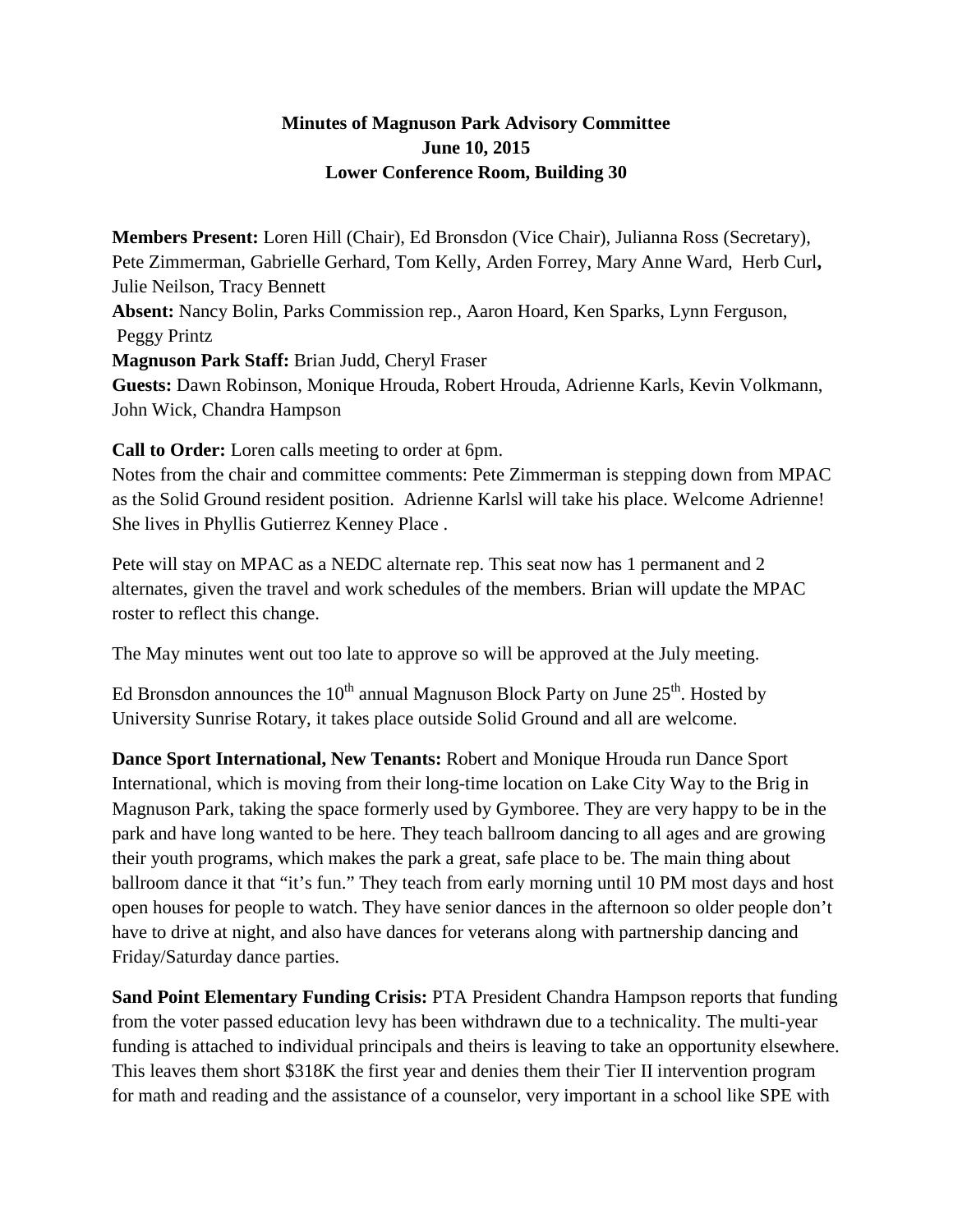such a diverse and economically challenged population. Secretary Julianna Ross moves that MPAC write a letter in favor of re-establishing the funding. All approve. Note: since this meeting, the funding has been reestablished and crisis averted.

**Informational/Directional Kiosks for Park:** In a topic moved from last month's meeting due to time constraints, Tom Kelly brings up the need and priorities of signage and wayfinding in the park. Signage is needed for events and regular circulation issues.  $74<sup>th</sup>$  and  $62<sup>nd</sup>$  are good places for pedestrian only signage but we need to reach people in cars. Everyone who works in the park is regularly asked for directions. Tom suggests we concentrate first on better signage for major areas like parking, swim beach, Jr. League playground, etc. Julie Neilson suggests we keep signage consistent and nail down the actual addresses of places in the park. They are not consistent now and hinder emergency response. Suggests a grid system like on a typical map (area A-1, for example).

This issue is in the strategic plan but unfunded. Now is the budget season. Is this our top priority? If so, now is the time to address.

Gabrielle Gerhard says she's heard from neighbors that having laminated maps that can be picked up at the beginning of a trail (like the wetlands) and returned at the end may be a good option for interpretive signage until we can fund permanently. Pete says people are hesitant to get out of their cars when looking for places. How do the kiosks address this? What is the solution? Ed confirms there are always questions from people in the park about how to get where they're going. Might be a good idea to move current kiosk on  $74<sup>th</sup>$  to Building 18 where it would have more visibility. We need to have better branding and visibility of the signage so people know what to look for. Mary Anne Ward of Sail Sand Point says she proposed that all Northshore tenants invest in one sandwich board together to replace the multiple ones there are now. Great idea!

In closing, Tom asks, what are the top 5 spots we need to identify? Do we address this now or wait for a long term solution? Doing it on the cheap allows us to get it done. Gabrielle suggests writing a letter. Can we get funding for a consultant? Herb Curl reminds us we have to address peds and drivers. He likes the signs like in Fremont (blade signs on signposts). Many murmurs of agreement. Ed suggests we do a sign audit so we know what we have now.

**Director's Report:** Magnuson Park has a new bi-annual newsletter which has been getting good feedback. If you'd like to submit a news item for the next one, please email to him. Julie asks how it is distributed. Answer: website and pdf for posting on blogs, etc. He also prints a few copies to have around the office lobby.

STG is postponing their summer concert until 2016. How many events take place at Kite Hill usually? Pete says is always being used by more than 5-10 groups at a time, especially during weekends and other out-of-work times and nice weather.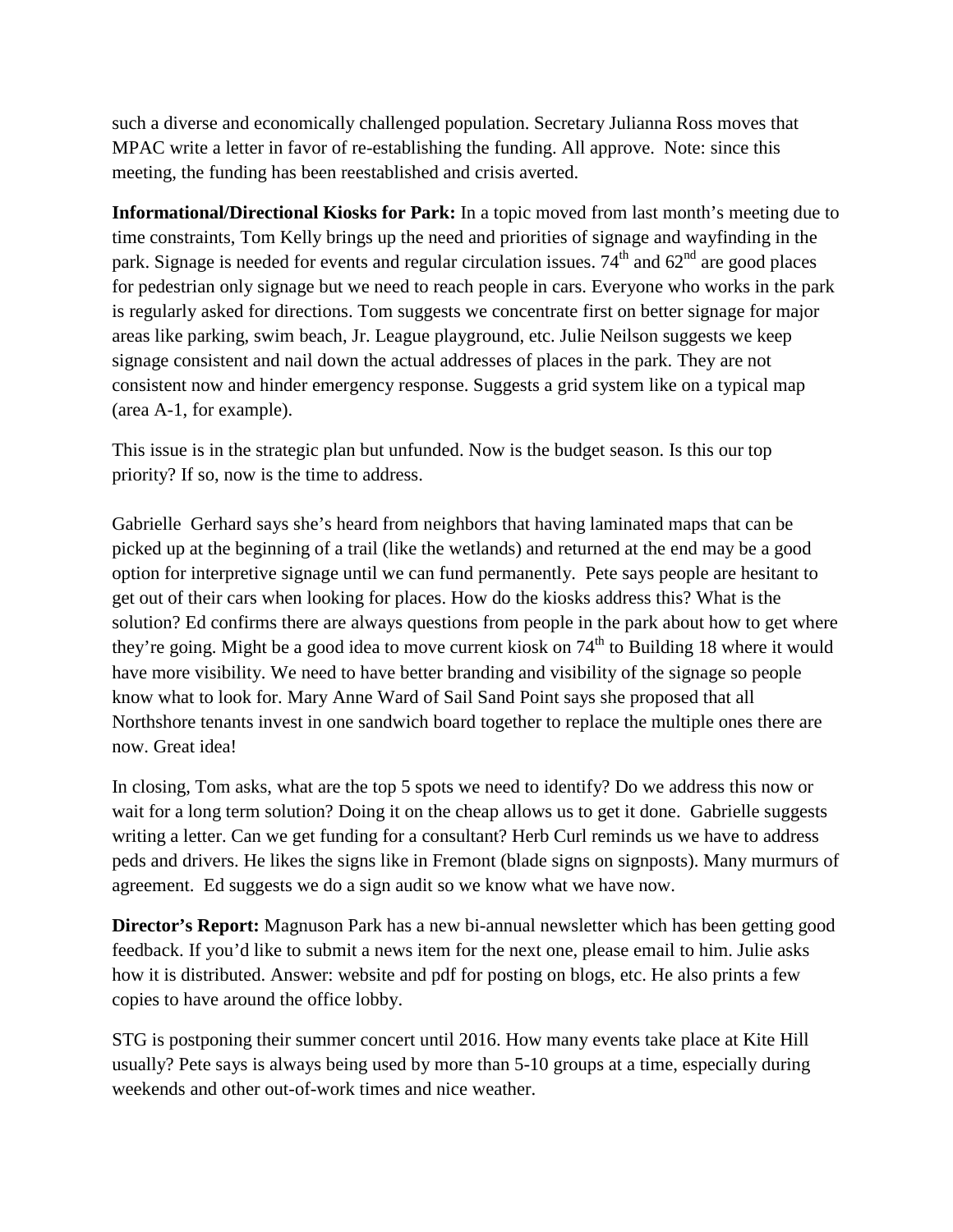Brian reminds us parking and congestion will be an issue with over 25 camps per week taking place in addition to the regular activities of tenants and events.

There will be a community center summit at Fisher Pavilion June 20 for giving input on the community center strategic plan.

Mischief increases during the summer months and Brian is in regular contact with the N. precinct of SPD.

Friendly reminder that seats are coming up on the MPAC and the 2016 slate is to be approved by Superintendent Aguirre in October. We need representatives from Solid Ground housing, Friends of Magnuson Park and arts/culture.

There is a question about the jazz concerts that used to take place in the amphitheater. Were they priced out? Brian will investigate.

Herb wonders if animal control in the park has ever been instituted.

Brain says that while not official, the Navy testing in B2 and 27 has been done and they have a verbal that all is clean. Navy is now off the site and the Dept of Ecology will confirm the reports and then the Parks Dept. will sign off.

Cheryl Fraser says the terms for Boyer and Oiselle in Building 11 have been reached and they will go through city council in the fall. They are making progress on the debt service. They are not actively marketing the remaining space in B11 as some existing tenants may want to use for expansion.

Cheryl recognizes she and Brian have been at the helm for 2 ½ years now at the park and feel positive about the teamwork with MPAC and built trust. Part of Brian and Cheryl's job is to find resources to serve the communities identified needs, etc., they want to help. Loren asks good questions about long-term funding and MPAC's advocacy is helpful in this regard.

Building 2 Community Visioning Charrette: Julianna explains the basic run-down of the day for committee members not in attendance. Thanks Ed, Loren and Pete for their help in various capacities. Ed thinks the archery group had a very good presentation at the event, was disappointed in the protest signs put up in favor of arts uses. He was glad to see so many people interested in doing something with the building. Thanks Parks staff for their professionalism and behind the scenes work. Thought it was great the Superintendent was present.

Pete says he heard a lot of cooperation throughout the day. He heard agreement that any tenant be willing to accommodate a variety of uses in the south hangar. Gabrielle says she's like to hear more specifics about public benefits and hoping other groups can present their plans at MPAC, too.